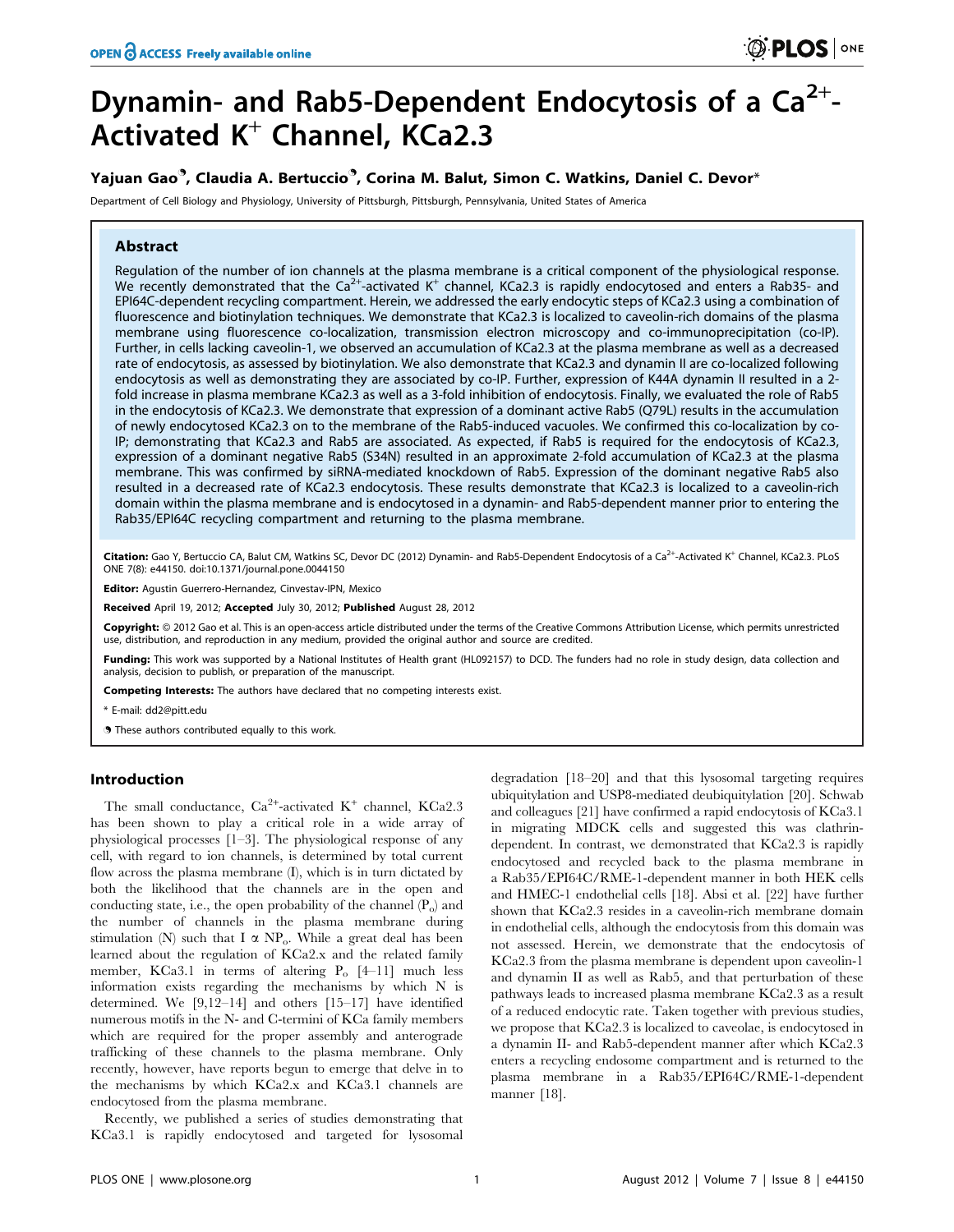## Materials and Methods

## Molecular Biology

The biotin ligase acceptor peptide (BLAP)-tagged KCa2.3 construct has been previously described [18]. For the generation of recombinant adenovirus (E1/E3-deleted) expressing BLAP-KCa2.3 the epitope-tagged channel was subcloned in to pAdlox. The myc-tagged KCa2.3 was a generous gift from J.P. Adelman (Vollum Institute, Oregon Health Sciences University), whereas the WT and K44A GFP-tagged dynamin II constructs were generously provided by N.A. Bradbury (Chicago Medical School). Rab5 was obtained as Addgene plasmid 14437 as provided by A. Helenius [23] and DsRed-Rab5 was obtained as Addgene plasmid 13051 as provided by R.E. Pagano [24]. GTP-bound, dominant active (Q79L) and GDP-bound, dominant negative (S34N) Rab5 mutations were generated using the Stratagene QuikChange<sup>TM</sup> site-directed mutagenesis strategy (Stratagene, La Jolla, CA). The fidelity of all constructs utilized in this study were confirmed by sequencing (ABI PRISM 377 automated sequencer, University of Pittsburgh).

## Cell Culture

Human embryonic kidney (HEK293) cells were obtained from the American Type Culture Collection (Manassas, VA) and cultured in Dulbecco's modified Eagle's medium (DMEM; Invitrogen, Carlsbad, CA) supplemented with 10% fetal bovine serum and 1% penicillin-streptomycin in a humidified 5%  $CO<sub>2</sub>/$ 95%  $O_2$  incubator at 37°C. Cells were transfected using LipofectAMINE 2000 (Invitrogen) following the manufacturer's instructions.

Wild-type (WT) and caveolin-1-deficient  $[Cav-1(-/-)]$  mouse embryonic fibroblasts (MEFs) cells were kindly provided by Dr. Carolyn Coyne (University of Pittsburgh) and cultured in high glucose Dulbecco's modified Eagle's medium supplemented with 10% fetal bovine serum and 1% penicillin-streptomycin in a humidified 5%  $CO_2/95\%$   $O_2$  incubator at 37°C. WT and Cav-1 $(-/-)$  MEFs cells were infected with a recombinant adenovirus expressing BLAP-tagged KCa2.3 (BLAP-KCa2.3-Ad) generated by the University of Pittsburgh Vector Core. Brieftly, MEFs cells were washed three times with  $37^{\circ}$ C PBS, followed by incubation with BLAP-KCa2.3-Ad for 30 min at  $37^{\circ}$ C. Then, cells were washed once with PBS and allowed to recover until the next day in normal growth media.

## Antibodies

a-KCa2.3 Ab was obtained from Chemicon (Temecula, CA), amyc Ab (9E10) was obtained from Covance (Richmond, CA), a-Rab5 Ab was obtained from Abcam (Cambridge, MA), a-GFP Ab was obtained from Santa Cruz Biotechnology (Santa Cruz, CA), a-tubulin Ab was obtained from Sigma-Aldrich (St. Louis, MO) and  $\alpha$ -V<sub>5</sub> Ab was obtained from Invitrogen.

## Biotinylation of KCa2.3 Using BirA

Biotin ligase (BirA) was expressed from pET21a-BirA (generously provided by Dr. Alice Y. Ting, Massachusetts Institute of Technology, Cambridge, MA) in E. coli as previously described [18]. HEK293 or WT and Cav-1( $-\/$ ) MEFs cells expressing BLAP-tagged KCa2.3 were incubated in PBS containing BirA (0.03  $\mu$ g/ $\mu$ l), 10 mM ATP, 50  $\mu$ M biotin, 1 mM Ca<sup>2+</sup> and 2 mM  $Mg^{2+}$  for 30 min at room temperature. The cells were then washed 3x with PBS to remove the BirA and incubated in PBS containing 1% BSA plus appropriately fluorescently tagged streptavidin-Alexa488 or streptavidin-Alexa555 (0.01 mg/ml) for 10 min at  $4^{\circ}$ C. The cells were extensively washed with PBS/BSA

to remove unbound streptavidin and then either incubated for various periods of time as indicated in the text at  $37^{\circ}$ C or immediately fixed and permeabilized with 2% paraformaldehyde plus 0.1% Triton X-100. BLAP-tagged KCa2.3 was also coexpressed with DsRed-tagged WT, S34N or Q79L Rab5. In other experiments, BLAP-KCa2.3 and GM1 (a marker for lipid rafts) were simultaneously labeled at the plasma membrane using streptavidin-555 and the cholera toxin B-subunit (CTX-B) conjugated to Alexa488 (1ug/ml) for 30 min at  $4^{\circ}$ C, respectively [25,26]. Nuclei were labeled with DAPI. Cells were imaged by laser confocal microscopy using an Olympus FluoView 1000. To ensure maximal X-Y spatial resolution, sections were scanned at 1,024*6*1,024 pixels, using sequential three-color image collection to minimize cross talk between the channels imaged.

## Live-cell Confocal Microscopy

HEK293 cells were grown in a 35 mm glass-bottom dish (Mat-Tek Co) and co-transfected with BLAP-KCa2.3 and GFP-tagged WT dynamin II. Cells were incubated 10 min at  $4^{\circ}$ C with streptavidin-Alexa555 to label cell surface KCa2.3, as above and then returned to normal media. The dishes were then immediately transferred to a heated  $(37^{\circ}C)$  chamber and imaged by laser confocal microscopy using an Olympus FluoView 1000 with 60x oil objective (plan apochromat, numerical aperture 1.4). 30–60 images were taken at 50 sec intervals. Images were processed using FV10-ASW version 02.01 (Olympus) and Photoshop version CS4 (Adobe).

# Total KCa2.3 Plasma Membrane Expression and Endocytosis Assay

Cell surface proteins, including KCa2.3, were biotinylated using EZ-Link Sulfo-NHS-SS-Biotin (Thermo Scientific, Rockford, IL) for 30 min at  $4^{\circ}$ C, after which the un-reacted biotin was quenched (PBS plus 1% BSA). For analysis of plasma membrane expression these samples were then immediately subject to cell lysis (50 mM HEPES pH 7.4, 150 mM NaCl, 1% v/v Triton X-100, 1 mM  $EDTA$  containing  $Complete<sup>TM</sup>$   $EDTA-free$  protease inhibitor cocktail mix, Roche Applied Science, Indianapolis, IN) and streptavidin-agarose (Sigma-Aldrich) pulldown following normalization of protein concentrations and finally SDS-PAGE analysis. To evaluate endocytosis, the biotinylated samples were warmed to  $37^{\circ}$ C to allow channel endocytosis for various periods of time, as indicated. The remaining cell surface biotin was stripped using MESNA (100 mM sodium 2-mercaptoethanesulfonate, 50 mM Tris, 100 mM NaCl, 1 mM EDTA, 0.2% BSA) after which the cells were lysed and the protected (endocytosed) biotin-tagged channels subject to pulldown using streptavidin-agarose following normalization of protein concentrations. The endocytosed samples were compared to samples which were either biotinylated and immediately subject to lysis and streptavidin pulldown (total cell surface KCa2.3) or biotinylated and immediately stripped to confirm the efficiency of the MESNA stripping step (strip control). Proteins were resolved by SDS-PAGE (8% gel) and transferred to nitrocellulose for immunoblot analysis.

# Immunoprecipitations (IP) and Immunoblots (IB)

Our IP and IB protocols have been previously described [20– 22]. Briefly, cells were lysed and equivalent amounts of total protein were precleared with protein G-agarose beads (Invitrogen), and incubated with the indicated antibody. A non-specific IgG was used as negative control. Immune complexes were precipitated with protein G-agarose beads, the proteins resolved by SDS-PAGE followed by IB. To eliminate interference by the heavy and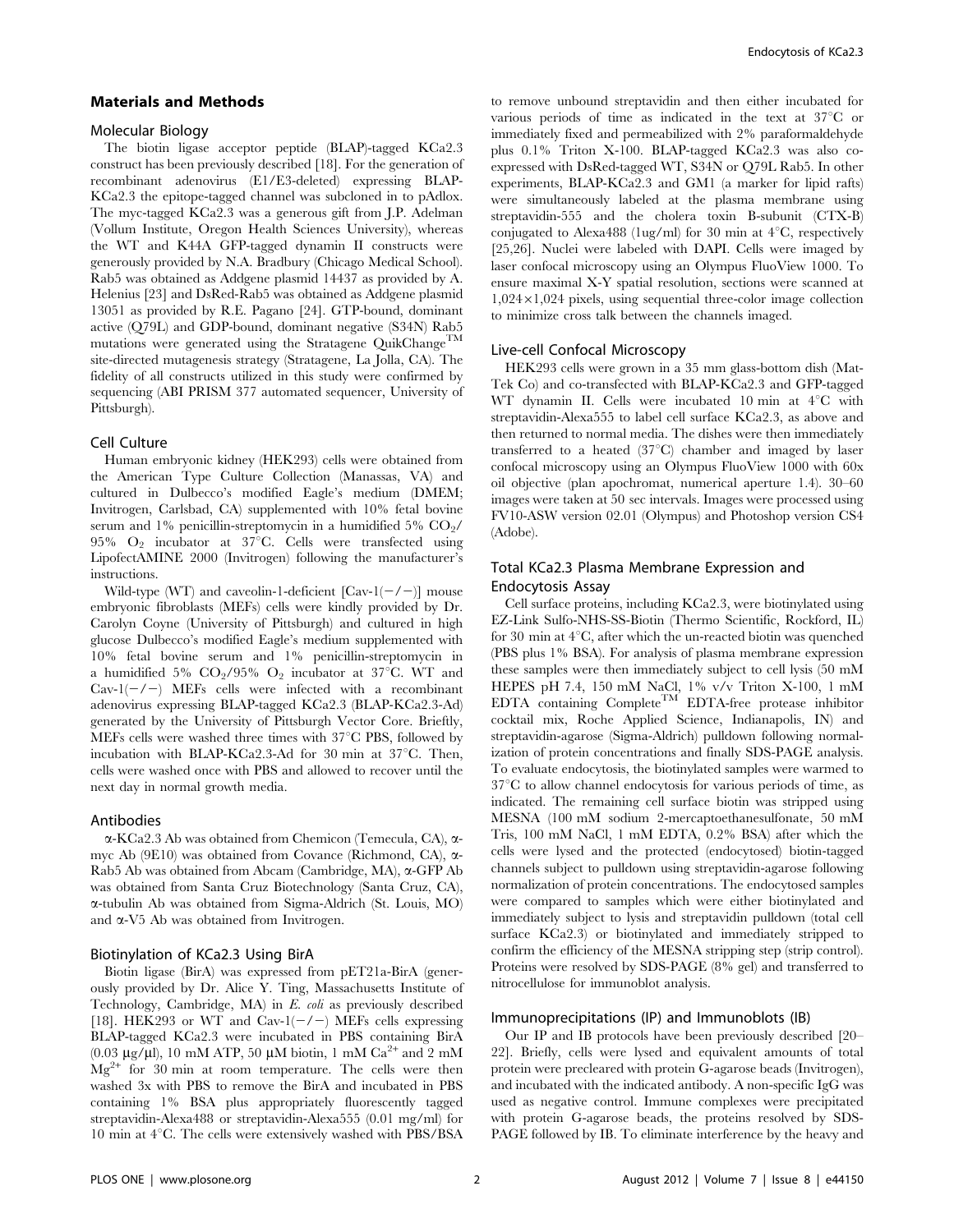

Figure 1. KCa2.3 is located in a caveolin-rich plasma membrane domain. A. BLAP-tagged KCa2.3 was expressed in HEK293 cells and labeled at the plasma membrane with streptavidin-Alexa555 (left panel), while lipid rafts were localized using the cholera toxin B-subunit (CTX-B) labeled with Alexa488 (middle panel). Top Panels, Single confocal section at the interface where the cells are attached to the glass coverslip showing extensive co-localization between KCa2.3 and CTX-B (merge) at  $T = 0$  min. **Bottom Panels.** Single mid-plane confocal section after 30 min at 37<sup>°</sup>C showing endocytosed KCa2.3 co-localized with CTX-B (arrowheads in merge), indicating KCa2.3 is endocytosed in caveolae with CTX-B. B. Transmission Electron Micrograph (TEM) of Quantum Dot-labeled KCa2.3 following endocytosis for 30 min at  $37^{\circ}$ C. Electron-dense Quantum Dots are observed in structures consistent with caveolae (Cav). A clathrin coated vesicle (CCV) is indicated for comparison. C. Co-IP of KCa2.3 with GFP-tagged caveolin-1 was carried out in HEK293 cells as described in the Methods. Caveolin-1 was immunoprecipitated using an anti-GFP Ab (lanes 1, 2, 4) or an anti-V5 Ab as IgG control (lane 3) and subsequently IB using an anti-KCa2.3 Ab. When only a single construct was transfected the empty vector (vec) was included to maintain the plasmid at the same final concentration. KCa2.3 was detected by IB in lane 4, confirming an association between KCa2.3 and caveolin-1 (Top Panel). Bottom Panel confirms expression of KCa2.3 in total lysate by IB (5 µg total protein loaded per lane). Data are representative of 3 experiments.

doi:10.1371/journal.pone.0044150.g001

light chains of the immunoprecipitating antibody in the IP, mouse  $I_{\mathcal{B}}G$  Trueblot<sup>TM</sup> ULTRA (eBioscience, San Diego, CA) was used as a secondary antibody for the detection of immunoprecipitated proteins in the IB. Relative protein levels were quantified by densitometry using Quantity One software (Bio-Rad, Hercules, CA).

#### Short-interfering RNA Treatment (siRNA)

The siRNA against the coding region of human Rab5 was obtained from Ambion (Grand Island, NY). The siGENOME Non-Targeting siRNA Pool no. 2 (Dharmacon Research, Chicago, IL) was used as control. HEK293 cells, stably expressing KCa2.3, were plated at  $\sim$ 50% confluence and transfected with a mix of 50 nM Rab5 A, B and C siRNA duplexes using DharmaFECT 1, according to the manufacturer's directions. Experiments were carried out 72 hrs post-transfection.

# Transmission Electron Microscopy (TEM) of Quantum Dot Labeled KCa2.3

HEK293 cells stably expressing KCa2.3 were grown on plastic coverslips for 24 hrs after which the channel was enzymatically biotinylated at the cell surface as described above, then labeled with streptavidin conjugated with QuantumDot-655 (Invitrogen). These QDots can be visualized in electron micrographs as dense geometric structures [19]. Following incubation at  $37^{\circ}$ C, the cells were fixed in 2.5% glutaraldehyde in PBS for 1 hr at room temperature. Samples were rinsed three times for five min in PBS and postfixed in 1% osmium tetroxide containing 1% potassium ferricyanide for 1 hour at room temprature and then rinsed three times in PBS. The cells were dehydrated in ascending grades of ethanol (30%, 50%, 70%, 90%) 10 min. each, and three changes of absolute alcohol for 15 min at room temperature. Samples were infiltrated three times with epon (1 hr each). Samples were embedded in epon overnight at  $37^{\circ}$ C and then 48 hrs at  $65^{\circ}$ C. Ultra thin sections were mounted on grids and stained in 2%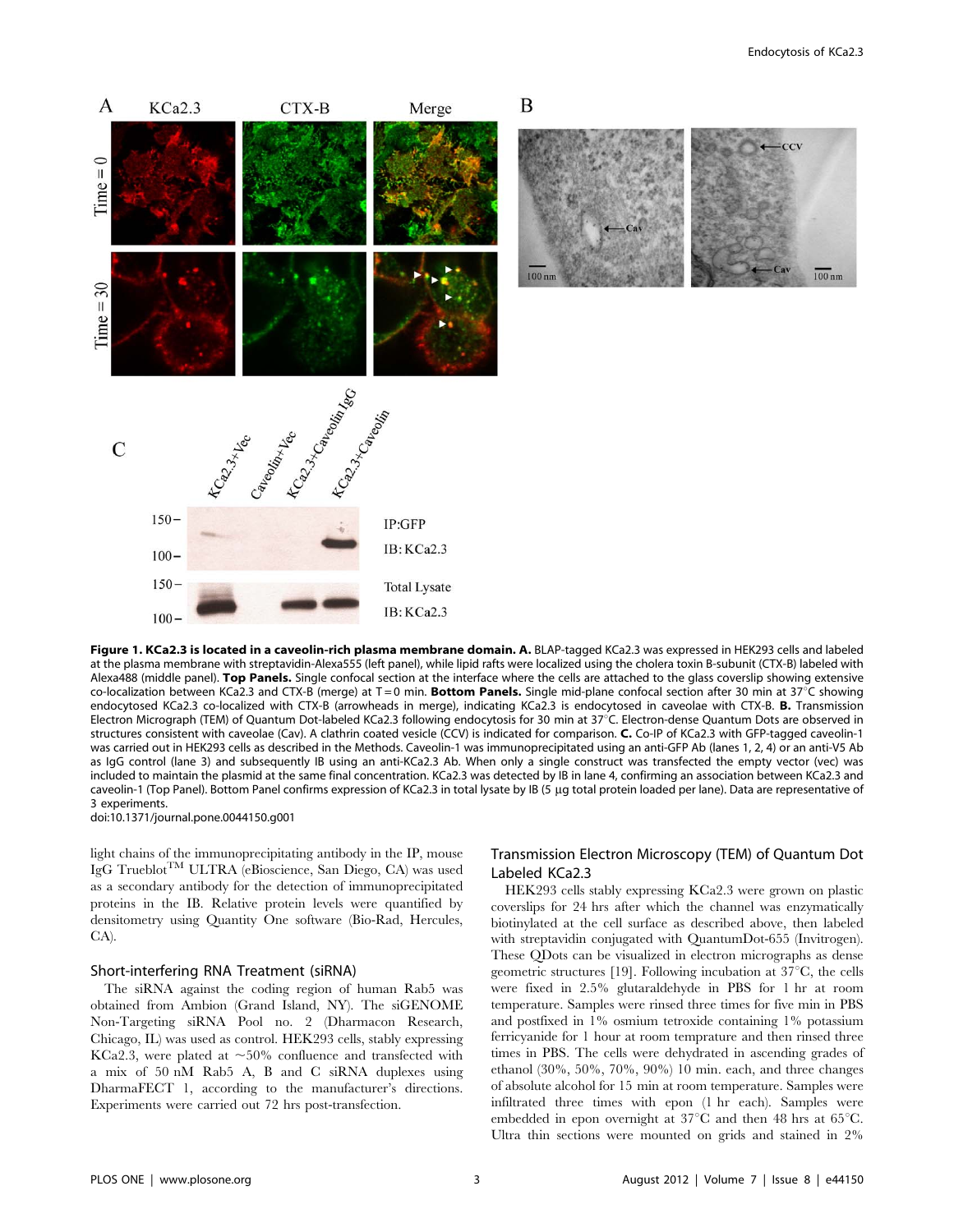

Figure 2. Absence of caveolin-1 decreases KCa2.3 endocytosis. A. Wild-type (WT) and caveolin-1-deficient [Cav-1(-/-)] mouse embryonic fibroblasts (MEFs) were infected with BLAP-KCa2.3-Ad, labeled at the plasma membrane with streptavidin-Alexa555 at  $4^{\circ}$ C after which the cells were imaged by confocal microscopy (see Methods). In Cav-1 $(-/-)$  MEFs, KCa2.3 cell surface expression appears to be significantly increased compared to WT MEF cells. **B.** Plasma membrane proteins were biotinylated using EZ-Link Sulfo-NHS-SS-Biotin (see Methods) after which the cells were incubated at 37°C for 20 min. Initial plasma membrane expression was determined by omitting the 37°C incubation step (T = 0 min, lane 2). The cell surface biotin which remained following endocytosis was stripped (MESNA) after which the endocytosed, biotinylated protein was pulled down using streptavidin-agarose, the proteins separated by SDS-PAGE and blotted for KCa2.3. The densitometries were determined and plotted in C. In the absence of caveolin-1, plasma membrane KCa2.3 was increased 1.44 ± 0.16-fold ( $n = 3$ ; p<0.05). Subsequently, the cell surface biotin which remained following endocytosis was stripped (MESNA) and KCa2.3 expression evaluated as above. The efficiency of stripping was determined by subjecting cells to MESNA in the absence of a 37°C endocytosis step (control, lane 1). Lane 3 demonstrates the amount of KCa2.3 endocytosed in 20 min (T = 20 min). The ratio between the amount of KCa2.3 detected following endocytosis (lane 3) to that at time 0 (lane 2) was determined by densitometry and plotted as % endocytosis in D. Knockout of caveolin-1 (Cav-1( $-/-$ )) resulted in a significant decrease of KCa2.3 endocytosis, relative to WT MEFs (n = 3; \*p<0.05). Caveolin-1 knockout was confirmed by IB. Densitometry is expressed as mean  $\pm$  SEM. Tubulin was used as a loading control.

doi:10.1371/journal.pone.0044150.g002

uranyl acetate in methanol and then 1% lead citrate before imaging with a JEOL 1011 (Joel, Tokyo, Japan) electron microscope operated at an accelerating voltage of 80 kV.

#### Chemicals

All chemicals were obtained from Sigma-Aldrich, unless otherwise stated.

## **Statistics**

All data are presented as means  $\pm$  SEM, where *n* indicates the number of experiments. Statistical analysis was performed using a Student's t test. To compare the normalized values of the IB band intensities, statistical analysis was performed using the nonparametric Kruskal-Wallis test. A value of  $p<0.05$  is considered statistically significant and is reported.

## Results

# KCa2.3 is Localized to Caveolae in HEK293 Cells

Absi et al. [22] previously demonstrated that KCa2.3 is localized to a caveolin-rich, plasma membrane subdomain in endothelial cells and further demonstrated that KCa2.3 and caveolin could be co-IP. Thus, prior to evaluating downstream endocytic events we confirmed that KCa2.3 is localized to caveolae using the HEK293 model system. Initially, we addressed this by labeling BLAP-KCa2.3 at the plasma membrane using streptavidin-555 and used the cholera toxin B-subunit (CTX-B) labeled with Alexa488 as a marker for caveolae [25,26]. As shown in Fig. 1A, KCa2.3 co-localized with CTX-B, confirming KCa2.3 is localized to caveolae in the plasma membrane. Further, after  $30 \text{ min}$  at  $37^{\circ}\text{C}$ , KCa2.3 and CTX-B were co-localized in endosomes (Fig. 1A), indicative of caveolae-dependent endocytosis of the channel. We also analyzed the endocytic compartment in to which KCa2.3 was initially retrieved by labeling KCa2.3 at the plasma membrane with streptavidin-Quantum Dots and allowing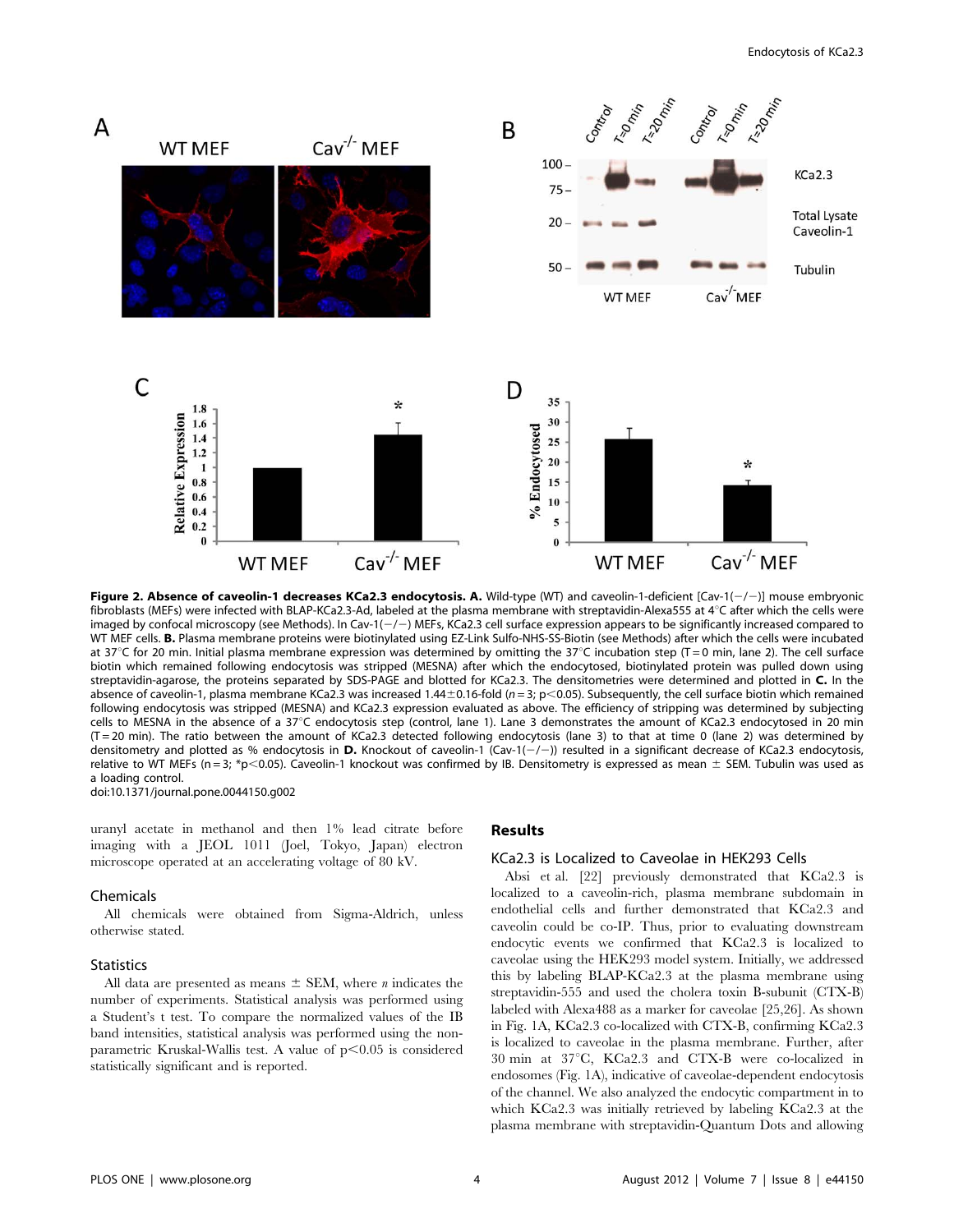

Figure 3. Endocytosis of KCa2.3 is dependent upon dynamin. A. GFP-tagged WT dynamin II and BLAP-tagged KCa2.3 were expressed in HEK293 cells. KCa2.3 was labeled at the plasma membrane with streptavidin-Alexa555 for 10 min at  $4^{\circ}$ C after which the cells were immediately imaged by live-cell confocal microscopy at  $37^{\circ}$ C (see Methods). Left Panels show individual images from two separate cells during the time course of the experiment. Right Panels show cropped images from these two cells (labeled 1 and 2) as well as cropped images from 2 additional cells. Arrows denote co-localization of KCa2.3 and WT dynamin II. B. Co-IP of myc-tagged KCa2.3 with GFP-tagged dynamin II. KCa2.3 was immunoprecipitated using an anti-myc Ab (lanes 1, 2, 4, 5) or an anti-V5 Ab as IgG control (lane 3) and subsequently IB using an anti-GFP Ab for dynamin II. WT and K44A dynamin II were detected by IB in lanes 4 and 5, respectively, confirming an association between KCa2.3 and dynamin (Top Panel). Bottom Panel confirms expression of GFP-tagged dynamin in total lysate by IB (5 µg total protein loaded per lane). Data are representative of 3 experiments.

doi:10.1371/journal.pone.0044150.g003

the channels to endocytose for 20 min at  $37^{\circ}$ C after which the cells were subject to TEM. As shown in Fig. 1B, KCa2.3 is observed in vesicles with a characteristic shape associated with endocytosed caveolae as opposed to the endosomes associated with clathrinmediated endocytosis [27,28]. Finally, we co-expressed KCa2.3 and GFP-tagged caveolin-1 and confirmed an association by co-IP as shown in Fig. 1C. Taken together, these results confirm that KCa2.3 is localized to a caveolin-rich subdomain of the plasma membrane.

To evaluate whether caveolin-1 is involved in the cell surface expression, as well as the endocytosis of KCa2.3, we utilized WT and Cav- $1(-/-)$  MEF cells. We chose MEFs for these experiments as they offer a true null phenotype for caveolin-1, which was initially confirmed by immunoblot (Fig. 2B). Initially, we evaluated KCa2.3 expression at the plasma membrane in WT and Cav- $1(-/-)$  MEFs by infecting with BLAP-KCa2.3-Ad and labeling plasma membrane channels using streptavidin-555. As shown in Fig. 2A, cell surface expression of KCa2.3 was apparently increased in Cav-1 $(-/-)$  MEFs compared to WT controls, as assessed by fluorescence labeling. This result was confirmed by biotinylation  $(T = 0 \text{ min.})$  as shown in Fig. 2B and C where KCa2.3 was increased an average of  $1.44 \pm 0.16$ -fold  $(n=3;$  $p<0.05$ ) in Cav-1(-/-) MEFs relative to WT MEFs; demonstrating an accumulation of KCa2.3 at the cell surface in the absence of caveolin-1. To evaluate whether expression of caveolin-1 is also required for the endocytosis of KCa2.3, we determined the fraction of channel endocytosed after 20 min in the presence or absence of caveolin-1 (see Methods). As shown in Figs. 2B and D, in WT MEFs  $25.8 \pm 2.8\%$  ( $n = 3$ ) of KCa2.3 was endocytosed, whereas in the Cav-1( $-\prime$ ) MEFs only 14.1±1.4% (n = 3;  $p<0.05$  of KCa2.3 was endocytosed; confirming a role for caveolin-1 in the endocytosis of KCa2.3.

# KCa2.3 Endocytosis is Dynamin Dependent

Two of the major endocytic routes for proteins can be generalized as either clathrin-dependent or –independent and the clathrin-independent pathway can be viewed as either dynamin-dependent or –independent [29]. As the clathrinindependent and caveolar-dependent pathway has been shown to be dynamin dependent, we evaluated the role of dynamin II in the endocytosis of KCa2.3. Initially, we monitored the dynamics of KCa2.3 by live cell imaging to determine whether KCa2.3 was endocytosed in to dynamin II-containing vesicles. HEK293 cells were co-transfected with BLAP-KCa2.3 and GFP-tagged WT dynamin II and imaged as described in the Methods. In individual images taken throughout the time-course of the experiment, we observed that KCa2.3 and dynanin II co-localized in vesicles both near the plasma membrane as well as deeper in the cytoplasm (Fig. 3A), indicative of dynamin-dependent endocytosis. In addition, when we co-expressed myc- tagged KCa2.3 with either WT or K44A dynamin II, we were able to co-IP KCa2.3 with both WT and K44A dynamin II (Fig. 3B), suggesting that KCa2.3 and dynamin reside within the same compartment during the endocytic process.

As our results suggest a role for dynamin in the endocytosis of KCa2.3, we determined whether WT or K44A dynamin II would alter the plasma membrane expression of KCa2.3 using a standard biotinylation approach. As shown in Figs. 4A and B, expression of K44A dynamin II resulted in an approximately 2-fold increase in plasma membrane KCa2.3 expression compared to WT dynamin II (1.7 $\pm$ 0.2-fold, p $\leq$ 0.05, n = 3), further suggesting that dynamin is required for KCa2.3 endocytosis. Finally, we directly evaluated the effect of dynamin II on KCa2.3 endocytosis by biotinylating KCa2.3 at the plasma membrane and determining the fraction of KCa2.3 endocytosed after 20 min in the presence of WT or K44A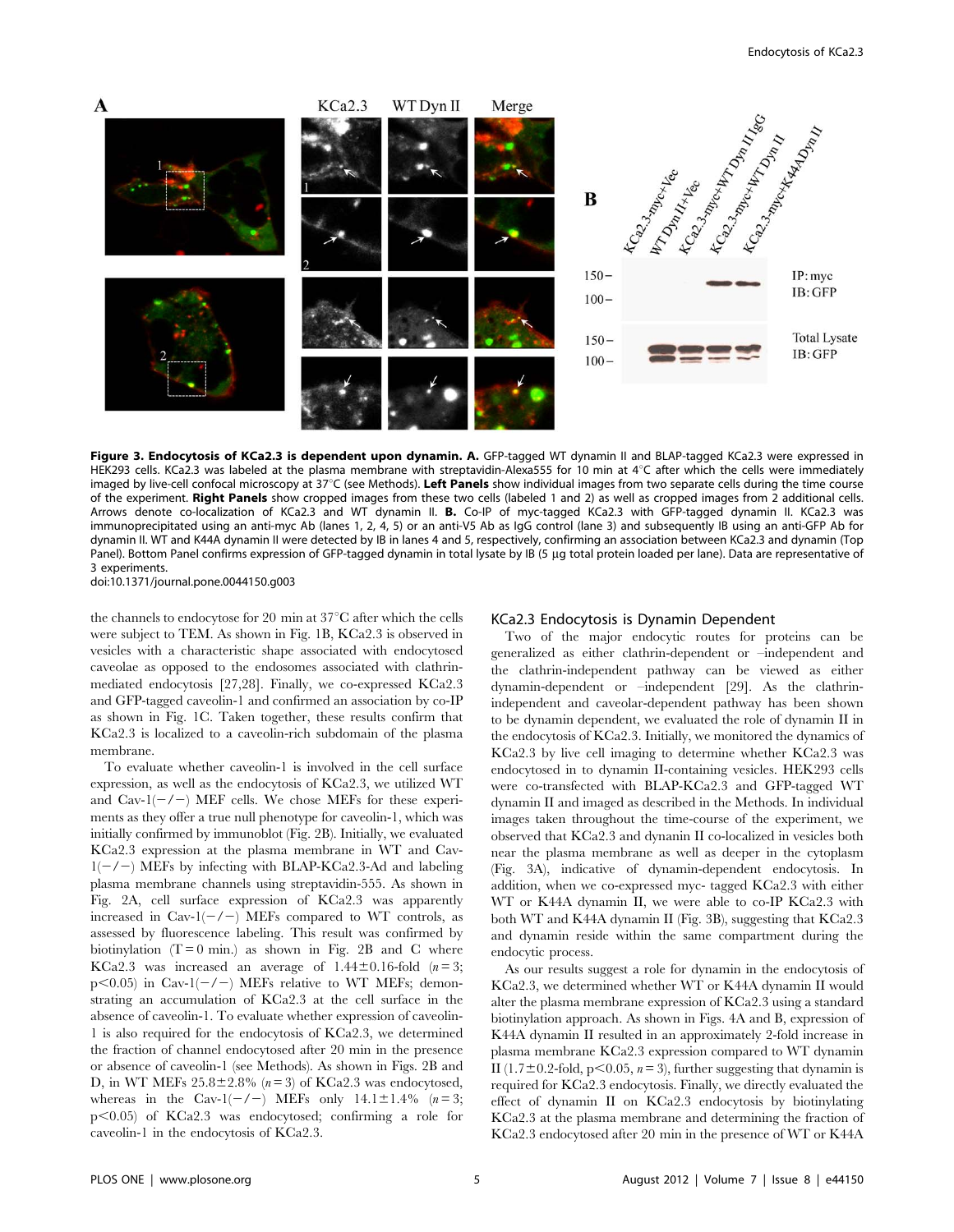dynamin II (Figs. 4C and D). Similar to what we previously observed (18), KCa2.3 is rapidly endocytosed in the presence of WT dynamin II (30.5 $\pm$ 3.4%). In contrast, K44A dynamin II dramatically slowed the endocytosis of KCa2.3 (10.1 $\pm$ 2.3%;  $p<0.05$ ,  $n = 3$ ), directly demonstrating that inhibition of dynamin function alters the endocytosis of the channel. Together, these results demonstrate a role for dynamin in the endocytosis of KCa2.3 in caveolae-containing vesicles.

## KCa2.3 Endocytosis is Rab5 Dependent

Both Rab5 and Arf6 have been shown to play important roles in the early endocytic steps of numerous proteins [30,31] such that we determined whether either of these small GTPases are involved in the endocytosis of KCa2.3. Initial expression studies using Arf6 resulted in no clear alterations in KCa2.3 plasma membrane expression or endocytosis/localization and thus this small GTPase was not further evaluated (data not shown). The role of Rab5 on the endocytosis of KCa2.3 was initially evaluated by cotransfecting either WT DsRed-Rab5 or the S34N dominant negative or Q79L dominant active mutants with BLAP-KCa2.3 and determining the localization of the channel following labeling at the cell surface and then allowing endocytosis to proceed for 3 hrs at 37°C. As shown in Fig. 5A, KCa2.3 co-localized with WT Rab5 after 3 hrs, whereas expression of DN Rab5 appears to slow endocytosis in these experiments (Fig. 5B). Importantly, expression of Q79L Rab5 resulted in KCa2.3 accumulating on the induced vacuoles following endocytosis (Fig. 5C), clearly demonstrating that KCa2.3 enters a Rab5 compartment during endocytosis. An

association between KCa2.3 and Rab5 was confirmed by co-IP as shown in Fig. 5D. As shown, we were only able to co-IP KCa2.3 and Q79L Rab5 suggesting that the association between KCa2.3 and WT Rab5 is too transient to observe under these conditions, whereas the dominant active form of Rab5 allowed this association to become apparent.

If Rab5 is important for the endocytosis of KCa2.3 then it would be predicted that in the steady-state S34N Rab5 would increase KCa2.3 at the plasma membrane due to a decreased rate of endocytosis. This was confirmed by cell surface biotinylations, as shown in Fig. 6A. That is, expression of S34N Rab5 increased plasma membrane KCa2.3 expression  $2.31 \pm 0.10$ -fold (p $\leq 0.05$ ,  $n = 3$ ) relative to WT Rab5 expression (Fig. 6B). In contrast, Q79L Rab5 had no effect on plasma membrane KCa2.3 expression  $(1.09\pm0.04\text{-}fold)$ , indicating that the overall recycling pathway back to the cells surface has not been compromised in these studies. We confirmed these results by knocking down Rab5 expression using an siRNA-mediated approach. As shown, we achieved almost 70% knockdown of Rab5 relative to a scrambled siRNA control (Fig. 6C) which resulted in an approximately 2-fold increase in cell surface expression of  $KCa2.3$  (1.90 $\pm$ 0.32-fold,  $n = 3$ ;  $p < 0.05$ ; Fig. 6D).

Our results suggest that S34N Rab5 slows down the endocytosis of KCa2.3 resulting in an increase in cell surface expression of the channel. Thus, we directly evaluated the effect of Rab5 expression on KCa2.3 endocytosis by biotinylating KCa2.3 at the plasma membrane and determining the fraction of KCa2.3 endocytosed after 20 min in the presence of WT or S34N Rab5. As shown in



Figure 4. DN dynamin II (K44A) slows down endocytosis of KCa2.3. A. BLAP-KCa2.3 was co-expressed with either WT or K44A dynamin II and cell surface expression of the channel evaluated in triplicate as detailed in the Methods (top panel). Tubulin was used as a loading control (bottom panel). The data were quantified by densitometry for three separate experiments and plotted as shown in B. Expression of K44A dynamin II resulted in a significant increase in cell surface KCa2.3 expression (\*p<0.05). C. BLAP-KCa2.3 was co-expressed with either WT or K44A dynamin II and endocytosis of the channel assessed. Plasma membrane proteins were biotinylated using EZ-Link Sulfo-NHS-SS-Biotin (see Methods) after which the cells were incubated at 37°C for 20 min. Initial plasma membrane expression was determined by omitting the 37°C incubation step (T = 0 min, lane 2). The cell surface biotin which remained following endocytosis was stripped (MESNA) after which the endocytosed, biotinylated protein was pulled down using streptavidin-agarose, the proteins separated by SDS-PAGE and blotted for KCa2.3. The efficiency of stripping was determined by subjecting cells to MESNA in the absence of a 37°C endocytosis step (control, lane 1). Lane 3 demonstrates the amount of KCa2.3 endocytosed in 20 min (T = 20 min). The ratio between the amount of KCa2.3 detected following endocytosis (lane 3) to that at time 0 (lane 2) was determined by densitometry and plotted as % endocytosis in D. Expression of K44A dynamin resulted in a significant decrease of KCa2.3 endocytosis, relative to WT dynamin (n = 3; \*p<0.05). Densitometry is expressed as mean  $\pm$  SEM. doi:10.1371/journal.pone.0044150.g004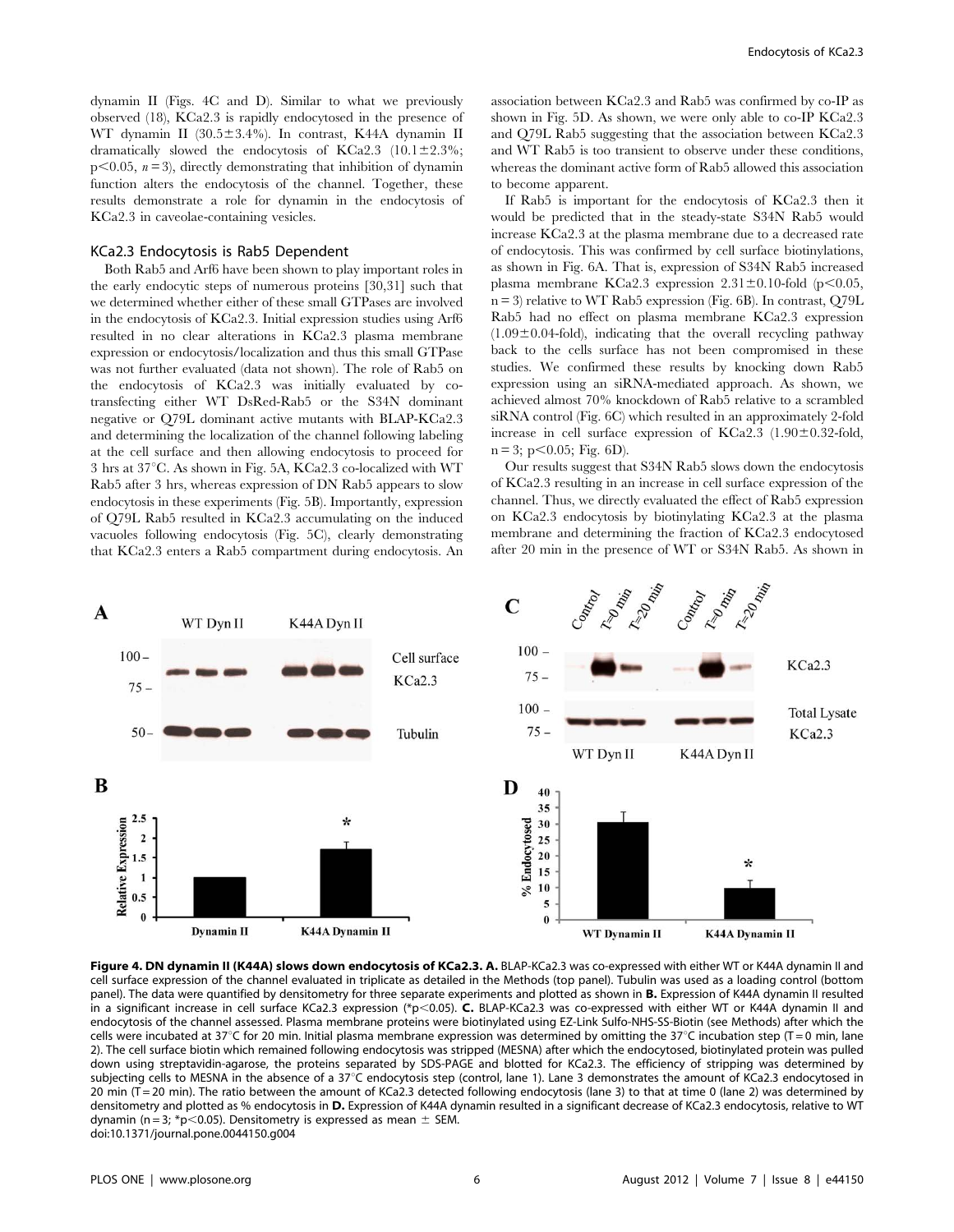Endocytosis of KCa2.3



Figure 5. KCa2.3 enters Rab5 positive endosomes. BLAP-tagged KCa2.3 was co-expressed with DsRed-tagged WT (A), S34N (B) or Q79L (C) Rab5 in HEK293 cells. KCa2.3 was labeled with streptavidin-Alexa488 and localization evaluated by confocal fluorescence after 0 or 3 hrs at 37°C. KCa2.3 is localized to the plasma membrane at 0 hrs (upper panels) in each case, as expected. After 3 hrs (lower panels), endocytosed KCa2.3 colocalizes with WT Rab5 (A) as is clear in the merge (yellow color), whereas S34N appears to slow endocytosis (B). As is apparent, Q79L Rab5a induces the formation of intracellular vacuoles (C) and endocytosed KCa2.3 accumulates on these vacuoles; confirming co-localization of KCa2.3 and Rab5. D. Co-IP of myc-tagged KCa2.3 with DsRed-tagged Rab5. KCa2.3 was immunoprecipitated using an anti-myc Ab (lanes 1, 2, 4, 5, 6) or an anti-V5 Ab as IgG control (lane 3) and subsequently IB using an anti-Rab5 Ab. Q79L Rab5 was detected by IB (lane 6), confirming an association between KCa2.3 and Rab5. Note that an association was not detected between KCa2.3 and either WT or Q79L Rab5 suggesting these associations are very transient in nature. Bottom Panel confirms equivalent Rab5 expression (20 µg total protein loaded per lane). Data are representative of 3 experiments. doi:10.1371/journal.pone.0044150.g005

Fig. 7, in the presence of WT Rab5,  $19.3 \pm 2.9$ % of KCa2.3 was endocytosed and entered the recycling pool after 20 min, similar to our results above as well as our previous observations [18]. In contrast, in the presence of S34N Rab5 only  $8.9 \pm 1.2\%$  (p $< 0.05$ ,  $n = 3$ ) of KCa2.3 was endocytosed after 20 min, directly demonstrating that S34N Rab5 decreases the endocytosis of KCa2.3. These results unequivocally demonstrate a role for Rab5 in the endocytosis of plasma membrane KCa2.3.

# Discussion

KCa2.3 plays a pivotal role in a host of physiological processes such that understanding not only the regulation and gating of this channel, but also its cell biology is imperative to fully appreciating its role in the cells and tissues where it is expressed. Clearly, both the open probability  $(P_0)$  of a channel, as well as the number of channels (N) in the membrane, when an agonist is present, is deterministic in any physiological response. Very few studies, however, have explored the mechanisms by which KCa2.3 is either trafficked to the plasma membrane or the molecular

mechanisms by which this channel is retrieved from the cell surface. Previously, we demonstrated that both an S4–S5 linker lysine [13], as well as charged amino acids in the S3 and S4 transmembrane domains [32], are required for the correct anterograde trafficking of KCa2.3 to the plasma membrane. Further, we demonstrated that misfolded KCa2.3 channels proteins are ubiquitylated and targeted to the proteasome in a derlin-1 and p97-dependent fashion [32]. In addition, Roncarati et al. [19] demonstrated an important role for the N-terminus, Cterminus and the calmodulin binding domain of KCa2.3 in the trafficking of KCa2.3 out of the endoplasmic reticulum. This latter observation is consistent with observations that the calmodulin binding domain is required for the correct trafficking of other members of the small conductance  $Ca^{2+}$ -activated  $K^+$  channels [15,16].

An important first clue to the mechanism by which KCa2.3 is retrieved from the plasma membrane came from the studies of Absi et al. [22], as they demonstrated that KCa2.3 is localized to caveolae in vascular endothelial cells. Recently, we demonstrated that KCa2.3 is rapidly retrieved from the plasma membrane and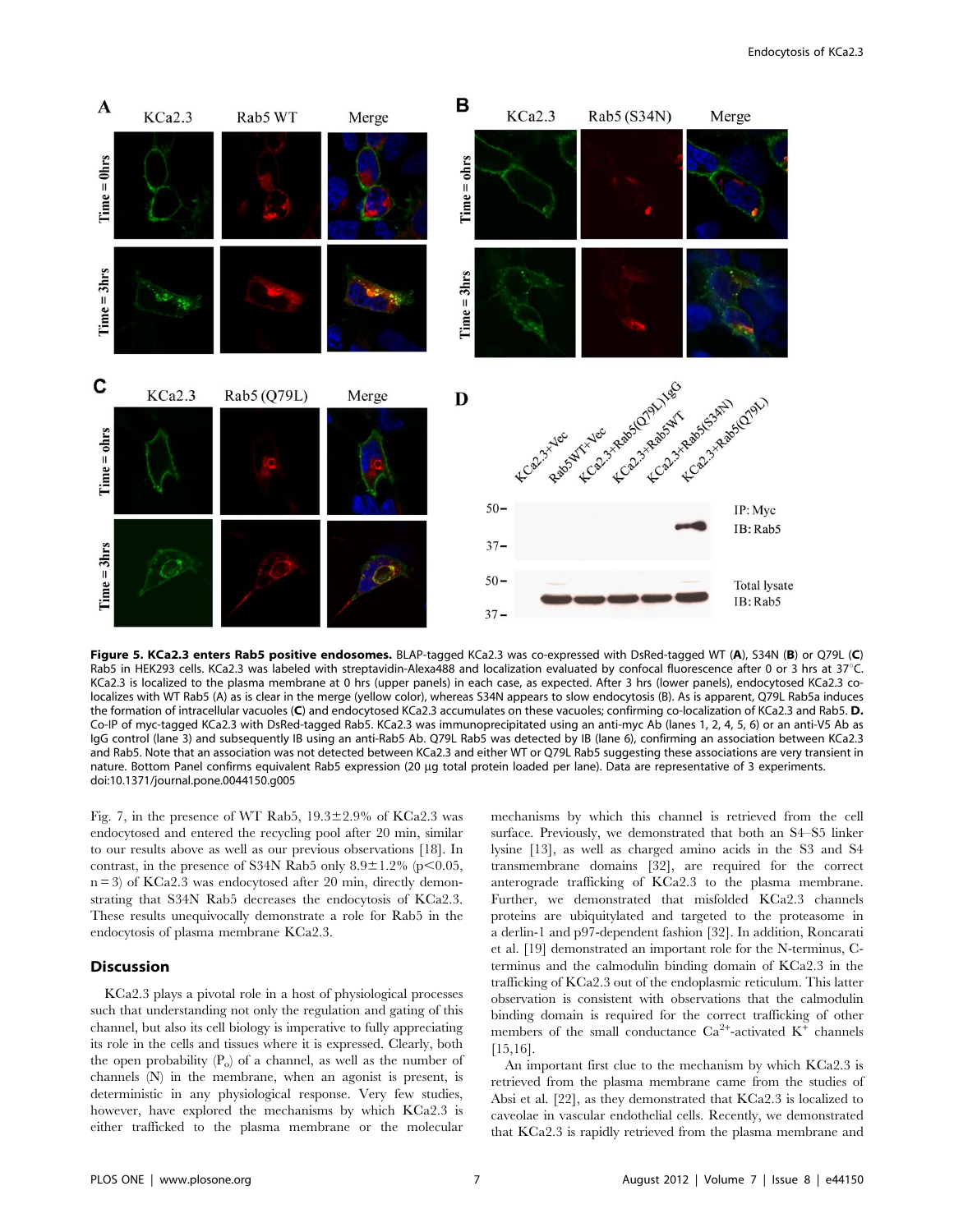

Figure 6. Cell surface expression of KCa2.3 is dependent on Rab5. A. BLAP-KCa2.3 was co-expressed with either WT, Q79L or S34N Rab5 and cell surface expression of the channel evaluated in duplicate as detailed in the Methods (top panel). Total KCa2.3 expression was also evaluated (total lysate) with no apparent effect of Rab5 expression (A, bottom panel). The data for cell surface expression was quantified by densitometry for three separate experiments and plotted as shown in B. Expression of S34N Rab5 resulted in a significant increase in cell surface KCa2.3 expression (\*p,0.05). C. BLAP-KCa2.3 was co-expressed with either control or Rab5 siRNA (siRab5) and cell surface expression of the channel evaluated (top panel). Knockdown of Rab5 was confirmed by IB (middle panel). Tubulin was used as a loading control (bottom panel). The data for cell surface expression was quantified by densitometry for three separate experiments and plotted as shown in D. Knockdown of Rab5 resulted in a significant increase in cell surface KCa2.3 expression (\*p<0.05). Densitometry is expressed as mean  $\pm$  SEM. doi:10.1371/journal.pone.0044150.g006

enters a recycling compartment from which the channel is returned to the plasma membrane with a time constant of  $\sim$ 5 min [18]. We further showed that the recycling of KCa2.3 was dependent upon Rab35 as well as the Rab-GAP, EPI64C. Finally, we demonstrated that a small domain within the cytoplasmic Nterminus was critical to the recycling of KCa2.3 and that deletion of this domain altered the association of a component of the recycling endosome, RME-1 (EHD1) [18]. These studies left open the question of what are the initial endocytic steps involved in the trafficking of KCa2.3 from the plasma membrane to the recycling endosomes.

The endocytosis of plasma membrane, as well as the resident cargo, can be broadly divided in to phagocytosis or macropinocytosis, clathrin-mediated endocytosis or pathways which are generally referred to as clathrin-independent, including caveolaedependent endocytosis. Initially, we demonstrate that KCa2.3 is localized to a caveolin-rich plasma membrane domain and that the channel is endocytosed in caveolae using fluorescence and TEM (Fig. 1A and B). Further, we demonstrate that KCa2.3 and caveolin co-IP (Fig. 1C). Finally, using caveolin-1-deficient MEFs cells, we observed that both KCa2.3 cell surface expression and endocytosis are dependent upon caveolin (Fig. 2). These results confirm and extend previous studies [22]; clearly demonstrating that KCa2.3 is localized to lipid rafts in a caveolin-rich domain of the plasma membrane and is endocytosed in to caveolae in a caveolin-1-dependent manner.

The endocytosis of cargo within lipid rafts can be either caveolin- and dynamin-dependent or dynamin-independent via non-caveolar intermediates [33]. Given the association of KCa2.3 with caveolin that we (Fig. 1) and others [22] have observed, we determined the role of dynamin in this process. As shown in Fig. 3A, KCa2.3 co-localizes with dynamin II in endocyted vesicles and co-IP confirms a close association between these proteins (Fig. 3B). Moreover, expression of a DN dynamin (K44A) resulted in an increase in steady-state plasma membrane KCa2.3 (Fig. 4A) as well as an inhibition of KCa2.3 endocytosis (Fig. 4C). These results further support the proposal that KCa2.3 is localized to lipid rafts and is endocytosed in a dynamin-dependent manner in caveolae.

A further division in the early endocytic fate of numerous proteins is based on the role that small GTPases play in the fusion of membranes and hence vesicle formation. The small GTPase, Arf6 has been shown to be involved in the early endocytosis and recycling of non-clathrin-dependent cargo [34,35] while also being shown to play a role in Rab35-dependent recycling [36,37]. As we previously demonstrated that KCa2.3 recycling is dependent upon Rab35 [18], we initially explored a role for Arf6 in the endocytosis of KCa2.3. However, DN Arf6 did not cause any apparent accumulation of KCa2.3 in an intracellular vacuolar compartment following endocytosis (data not shown) as would be expected [36,37], suggesting that while the endocytosis/recycling of KCa2.3 is Rab35 dependent it is independent of Arf6. Rather, our studies support a role for Rab5 in the formation of KCa2.3 containing vesicles during endocytosis and subsequent delivery to the recycling endosomes. We demonstrate that KCa2.3 and Rab5 can be co-localized and also co-IP (Fig. 5A and D), indicative of these proteins being within the same vesicular compartment. In this regard, during steady-state endocytosis we observe approximately 20–30% of KCa2.3 in an intracellular compartment (Fig. 7A), which would include both early endosomes and recycling endosomes as well as any off-pathways, which have not been characterized to date. However, we were only able to co-IP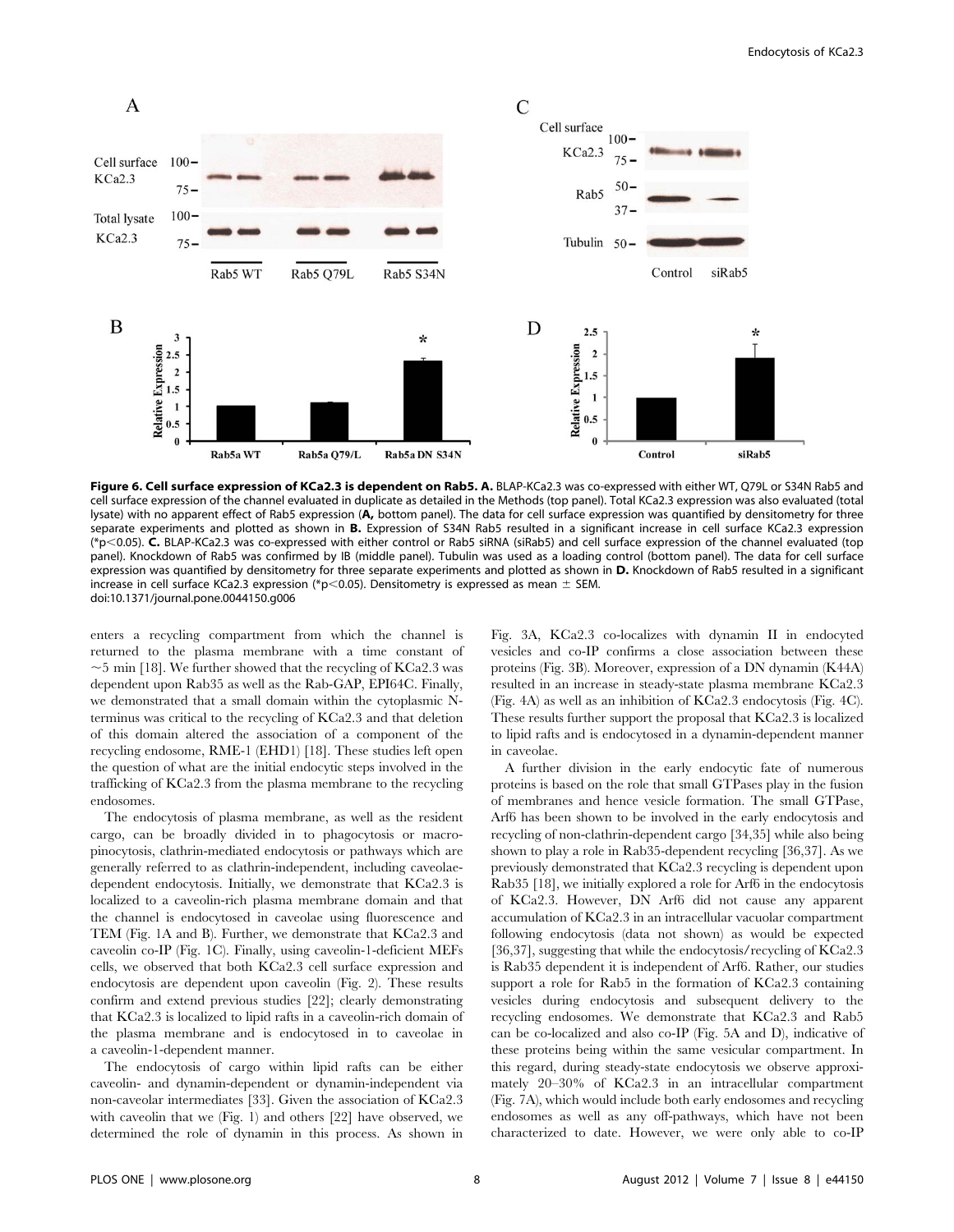

Figure 7. DN Rab5 (S34N) retards endocytosis of KCa2.3. A. BLAP-KCa2.3 was co-expressed with either WT or S34N Rab5 and endocytosis of the channel assessed. Plasma membrane proteins were biotinylated using EZ-Link Sulfo-NHS-SS-Biotin (see Methods) after which the cells were incubated at  $37^{\circ}$ C for 20 min. Initial plasma membrane expression was determined by omitting the  $37^{\circ}$ C incubation step  $(T = 20 \text{ min}, \text{lane } 2)$ . The cell surface biotin which remained following endocytosis was stripped (MESNA) after which the endocytosed, biotinylated protein was pulled down using streptavidin-agarose, the proteins separated by SDS-PAGE and blotted for KCa2.3. The efficiency of stripping was determined by subjecting cells to MESNA in the absence of a  $37^{\circ}$ C endocytosis step (control, lane 1). Lanes 3 demonstrates the amount of KCa2.3 endocytosed in 20 min  $(T = 20 \text{ min})$ . The ratio between the amount of KCa2.3 detected following endocytosis (lane 3) to that at time 0 (lane 2) was determined by densitometry and plotted as % endocytosis in B. Expression of S34N Rab5 resulted in a significant decrease of KCa2.3 endocytosis, relative to WT Rab5 ( $n = 3$ ; \*P<0.05). Densitometry is expressed as mean  $\pm$  SEM. doi:10.1371/journal.pone.0044150.g007

KCa2.3 with dominant active Rab5, which results in enlarged endosomes such that KCa2.3 is trapped in an intracellular compartment associated with Rab5 [38–40]. It is well-known that Rabs associate with membranes in a GTP-dependent manner, whereas the hydrolysis of GTP to GDP results in the Rab dissociating from the membrane in to the cytosol [41]. Thus, our inability to detect an association between KCa2.3 and the DN Rab5 (S34N; GDP-bound) is expected due to its cytosolic localization. We speculate that our inability to detect an association between WT Rab5 and KCa2.3 is due to the transient nature of this association or the fraction of KCa2.3 moving through this compartment is too small to be routinely observed. In contrast, the DA Rab5 (Q79L; GTP-bound) remains associated with the endosomal membrane for an extended period thus increasing the likelihood of observing this association. In addition to demonstrating an association between KCa2.3 and Rab5, we show that expression of a DN Rab5 or siRNA-mediated knockdown of Rab5 results in an increase in plasma membrane localized KCa2.3 (Fig. 6A and C) as expected if Rab5 plays a role in the endocytosis of this channel. Finally, we directly demonstrate that inhibition of Rab5 function resulted in a slowing of the endocytosis of KCa2.3 (Fig. 7A); unequivocally demonstrating a role for Rab5 in the endocytosis of KCa2.3.

The precise control of the number of any channel, including KCa2.3, at the plasma membrane, N, is a key component of any physiological response. Given the dynamic nature of KCa2.3 at the plasma membrane any change in the rate constants for endocytosis or recycling would be expected to have both rapid and significant effects on the number of channels in the membrane. Clearly, one potential modulator of these rate constants would be agonists working through changes in either intracellular  $Ca^{2+}$  or kinases. Indeed, activation of  $\beta$ 1 adrenoceptors in amygdala pyramidal neurons triggers activation of the PKA pathway, which has been shown to interfere with KCa2.2 recycling, effectively sequestering the channels into the cytosolic compartment [42]. It is also interesting to speculate that pharmacological agents that activate  $\text{Ca}^{2+}$ -activated K<sup>+</sup> channels through either an increase in  $P_{\text{oMAX}}$  or change in  $Ca^{2+}$ -affinity may also alter N by modulating channel activity. Thus, understanding the mechanisms underlying KCa2.3 endocytosis and recycling is critical to clarifying how these channels alter the physiology of an organ system. Based on recent reports, as well as the data herein, this is starting to come in to focus leading us to propose the following mechanism: KCa2.3 is localized to lipid rafts and is endocytosed in caveolae containing



Figure 8. Schematic model for endocytosis and recycling of KCa2.3 based on data herein as well as our previous publication (18). doi:10.1371/journal.pone.0044150.g008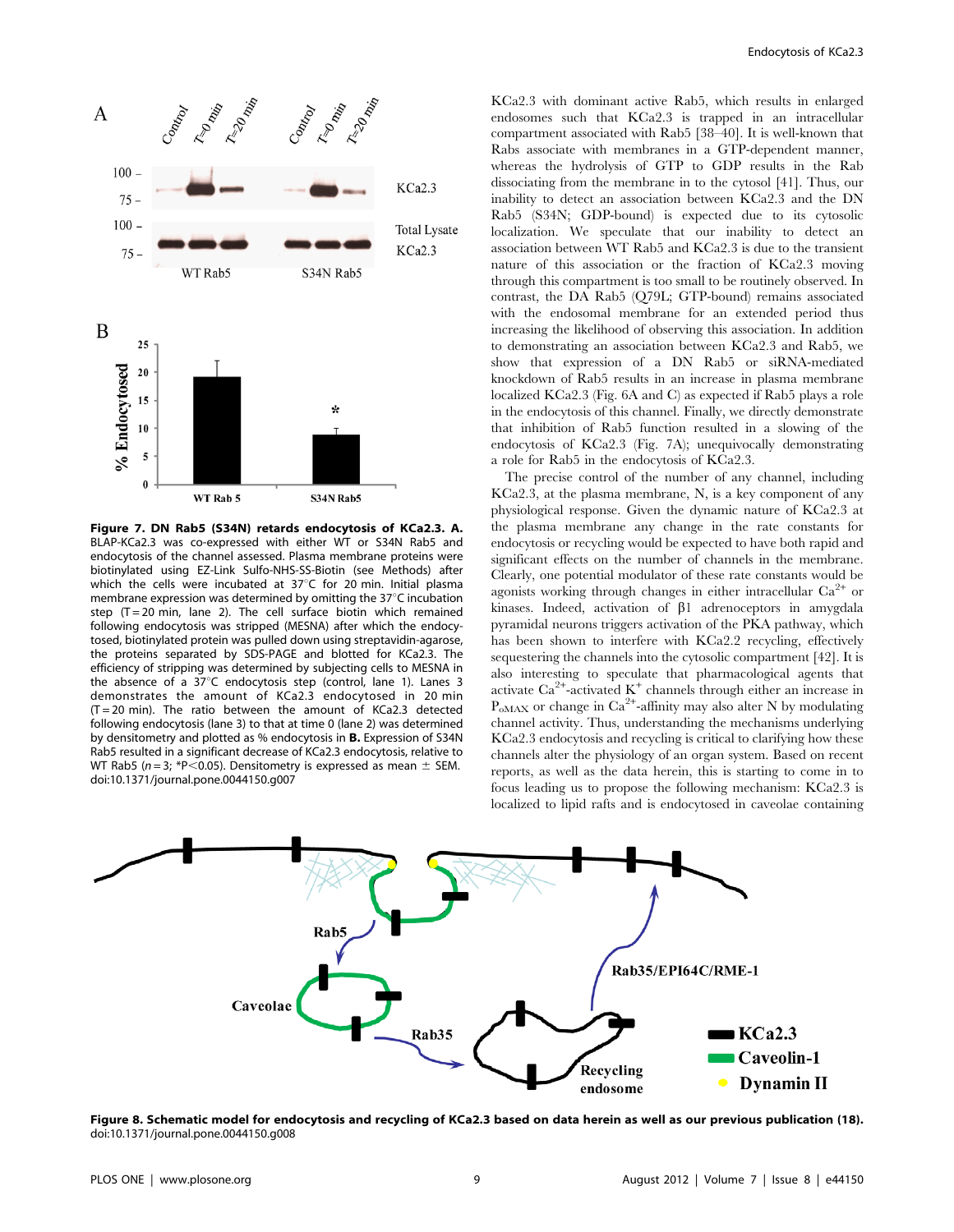caveolin-1 in a dynamin-dependent manner. The small GTPase, Rab5 is required for membrane fusion associated with KCa2.3 endocytosis after which the channel-containing vesicles are fused with a Rab35-containing recycling compartment. Recycling back to the plasma membrane occurs rapidly, with a time constant of  $\sim$ 5 min and is dependent upon Rab35 as well as the Rab-GAP, EPI64C. Finally, this recycling is dependent upon a small Nterminal domain whose absence leads to a decreased association with RME-1 (EHD1) and subsequent more rapid degradation [18] (Fig. 8). These results lead to several additional questions, including whether the endocytosis and recycling of KCa2.3 is associated with a cycle of ubiquitylation/deubiquitylation as has been described for other ion channels that enter the recycling pathway [43–45] and whether this post-translational modification is manipulated physiologically as a means of altering N. In addition, it will be important to define the components involved in

### References

- 1. Adelman JP, Maylie J, Sah P (2012) Small-conductance Ca<sup>2+</sup>-activated K<sup>+</sup> channel: Form and function. Ann. Rev. Physiol. 74: 245–269.
- 2. Kohler R, Kaistha BP, Wulff H (2010) Vascular KCa-channels as therapeutic targets in hypertension and restenosis disease. Expert. Opin. Ther. Targets. 14(2): 143–155.
- 3. Girault A, Haelters JP, Potier-Cartereau M, Chantome A, Jaffres PA, et al. (2012) Targeting SKCa channels in cancer: Potential new therapeutic approaches. Curr. Med. Chem. 19(5): 697–713.
- 4. Allen D, Fakler B, Maylie J, Adelman JP (2007) Organization and regulation of small conductance  $Ca^{2+}$  -activated  $K^+$  channel multiprotein complexes. J. Neurosci. 27(9), 2369–2376.
- 5. Bildl W, Strassmaier T, Thurm H, Andersen J, Eble S, et al. (2004) Protein kinase CK2 is coassembled with small conductance  $Ca^{2+}$ -activated  $K^+$  channels and regulates channel gating. Neuron 43(6), 847–858.
- 6. Frei E, Spindler I, Grissmer S, Jager H (2006) Interactions of N-terminal and Cterminal parts of the small conductance  $Ca^{2+}$ -activated  $K^+$  channel, hSK3. Cell. Physiol. Biochem. 18(4–5), 165–176.
- 7. Gerlach AC, Gangopadhyay NN, Devor DC (2000) Kinase-dependent regulation of the intermediate conductance, calcium-dependent potassium channel, hIK1. J. Biol. Chem. 275(1), 585–598.
- 8. Gerlach AC, Syme CA, Giltinan L, Adelman JP, Devor DC (2001) ATPdependent activation of the intermediate conductance,  $Ca^{2+}$  -activated  $K^+$ channel, hIK1, is conferred by a C-terminal domain. J. Biol. Chem. 276(14), 10963–10970.
- 9. Jones HM, Hamilton KL, Papworth GD, Syme CA, Watkins SC, et al. (2004) Role of the NH2 terminus in the assembly and trafficking of the intermediate conductance  $Ca^{2+}$ -activated  $K^+$  channel, hIK1. J. Biol. Chem. 279(15), 15531– 15540.
- 10. Srivastava S, Li Z, Ko K, Choudhury P, Albaqumi M, et al. (2006) Histidine phosphorylation of the potassium channel KCa3.1 by nucleoside diphosphate kinase B is required for activation of KCa3.1 and CD4 T Cells. Molecular Cell 24(5), 665–675.
- 11. Hamilton KL, Syme CA, Devor DC Molecular localization of the inhibitory arachidonic acid binding site to the pore of hIK1. J. Biol. Chem. 278(19): 16690–16697, 2003.
- 12. Jones HM, Bailey MA, Baty CJ, MacGregor GG, Syme CA, et al. (2007) An NH2-terminal multib RKR motif is required for the ATP-dependent regulation of hIK1 Channels 1(2), 80–91.
- 13. Jones H M, Hamilton KL, Devor DC (2005) Role of an S4–S5 linker lysine in the trafficking of the  $Ca^{2+}$  -activated  $K^+$  channel IK1 and SK3. J. Biol. Chem. 280(44), 37257–37265.
- 14. Syme CA, Hamilton KL, Jones H M, Gerlach AC, Giltinan L, et al. (2003) Trafficking of the Ca<sup>2+</sup> -activated K<sup>+</sup> channel, hIK1, is dependent upon a Cterminal leucine zipper. J. Biol. Chem. 278(10), 8476–8486.
- 15. Joiner WJ, Khanna R, Schlichter LC, Kaczmarek LK (2001) Calmodulin regulates assembly and trafficking of  $SK4/IK1$   $Ca^{2+}$  -activated  $K^+$  channels. J. Biol. Chem. 276(41), 37980–37985.
- 16. Lee WS, Ngo-Anh TJ, Bruening-Wright A, Maylie J, et al. (2003) Small conductance  $Ca^{2+}$  -activated  $K^+$  channels and calmodulin. J. Biol. Chem. 278(28), 25940–25946.
- 17. Roncarati R, Decimo I, Fumagalli G (2005) Assembly and trafficking of human small conductance  $Ca^{2+}$  -activated  $K^+$  channels SK3 are governed by different molecular domains. Mol. Cell. Neurosci. 28(2), 314–325.
- 18. Gao Y, Balut CM, Bailey MA, Patino-Lopez G, Shaw S, et al. (2010) Recycling of the Ca<sup>2+</sup>-activated K<sup>+</sup> channel, KCa2.3 is dependent upon RME-1, Rab35/ EPI64C and an N-terminal domain. J. Biol. Chem. 285(23): 17938–17953.
- 19. Balut CM, Gao Y, Murray SA, Thibodeau PH, Devor DC (2010) ESCRTdependent targeting of plasma membrane localized KCa3.1 to the lysosomes. Am. J. Physiol.: Cell Physiology. 299(5): C1015–1027.

removing KCa2.3 from the recycling pathway and to determine whether this channel is ultimately destined for ubiquitylation and lysosomal degradation in a manner analogous to what we recently described for KCa3.1 [20] or some other degradative fate.

# Acknowledgments

The authors gratefully acknowledge Dr. Kirk Hamilton for critically reading the manuscript and for many helpful conversations.

## Author Contributions

Conceived and designed the experiments: YG CAB CMB SCW DCD. Performed the experiments: YG CAB CMB. Analyzed the data: YG CAB CMB SCW DCD. Contributed reagents/materials/analysis tools: SCW DCD. Wrote the paper: CAB DCD. Critically reviewed manuscript prior to submission: CAB CMB DCD.

- 20. Balut CM, Loch C, Devor DC (2011) Role of ubiquitylation and USP8 dependent deubiquitylation in the endocytosis and lysosomal targeting of plasma membrane KCa3.1. FASEB J. 25(11): 3938–3948.
- 21. Schwab A, Nechyporuk-Zloy V, Gassner B, Schultz C, Kessler W, et al. (2012) Dynamic redistribution of calcium sensitive potassium channels (hKCa3.1) in migrating cells. J. Cell Physiol. 227(2): 686–696.
- 22. Absi M, Burnham MP, Weston AH, Harno E, Rogers M, et al. (2007) Effects of methyl beta-cyclodextrin on EDHF responses in pig and rat arteries; association between SK(Ca) channels and caveolinn-rich domains. Br. J. Pharmacol. 151: 332–340.
- 23. Vonderheit A, Helenius A (2005) Rab7 associates with early endosomes to mediate sorting and transport of Semliki forest virus to late endosomes. PLoS Biol. 3(7): e233.
- 24. Sharma DK, Choudhury A, Singh RD, Wheatley CL, Marks DL, et al. (2003) Glycosphingolipids internalized by vaeolar-related endocytosis rapidly merge with the clathrin pathway in early endosomes and form microdomains for recycling. J. Biol. Chem. 278(9): 7564–7572.
- 25. van Heyningen S (1974) Cholera toxin: interaction of subunits with ganglioside GM1. Science 183: 656–657.
- 26. Parton RG (1994) Ultrastructural localization of gangliosides; GM1 is concentrated in caveolae. J. Histol. Cytol. 42: 155–166.
- 27. Shaul PW, Anderson RG (1998) Role of plasmalemmal caveolae in signal transduction. Am. J. Physiol.: Lung Cell Mol Physiol 275: L843–L851.
- 28. Cohen AW, Hnasko R, Schubert W, Lisanti MP (2004) Role of caveolae and caveolins in health and disease. Physiol. Rev. 84(4): 1341–79.
- 29. Mayor S, Pagano RE (2007) Pathways of clathrin-independent endocytosis. Nat. Rev. Mol. Cell Biol. 8(8): 603–612.
- 30. Grant BD, Donaldson JG (2009) Pathways and mechanisms of endocytic recycling. Nat. Rev. Mol. Cell Biol. 10: 597–608.
- 31. Donaldson JG, Porat-Shliom N, Cohen LA (2009) Clathrin-independent endocytosis: A unique platform for cell signaling and PM remodeling. Cellular Signaling 21: 1–6.
- 32. Gao Y, Chotoo CK, Balut CM, Sun F, Bailey MA, et al. (2008) Role of S3 and S4 transmembrane domain charged amino acids in channel biogenesis and gating of KCa2.3 and KCa3.1. J. Biol. Chem. 283(14): 9049–9059.
- 33. Kumari S, Swetha MG, Mayor S (2010) Endocytosis unplugged: Multiple ways to enter the cell. Cell Research 20: 256–275.
- 34. Brown FD, Rozelle AL, Yin HL, Balla T, Donaldson JG (2001) Phosphatidylinositol 4,5-bisphosphate and Arf6-regulated membrane traffic. J. Cell Biol. 154: 1007–1017.
- 35. Delaney KA, Murph MM, Brown LM, Radhakrishna H (2002) J. Biol. Chem. 277: 33439–33446.
- 36. Chesneau L, Dambournet D, Machicoane M, Kouranti I, Fukuda M, et al. (2012) An ARF6/Rab35 GTPase cascade for endocytic recycling and successful cytokinesis. Curr. Biol. 22(2): 147–153.
- 37. Rahajeng J, Panapakkam Giridharan SS, Cai B, Naslavsky N, Caplan S (2012) MICAL-L1 is a tubular endosomal membrane hub that connects Rab35 and Arf6 with Rab8a. Traffic. 13(1): 82–93.
- 38. Bucci C, Parton RG, Mather IH, Stunnenberg H, Simons K, et al. (1992) The small GTPase rab5 functions as a regulatory factor in the early endocytic pathway. Cell 70: 715–728.
- 39. Stenmark H, Parton RG, Steele-Mortimer O, Luetcke A, Gruenberg J, et al. (1994) Inhibition of rab5 GTPase activity stimulates membrane fusion in endocytosis EMBO J. 13: 1287–1296.
- 40. Barbieri MA, Li G, Mayorga LS, Stahl PD (1996) Characterization of Rab5:Q79L-stimulated endosome fusion. Arch. Biochem. Biophys. 326: 64–72.
- 41. Ng EL, Gan BQ, Ng F, Tang BL (2012) Rab GTPases regulating receptor trafficking at the late endosome-lysosome membranes. Cell Biochem Funct. doi: 10.1002/cbf.2827.